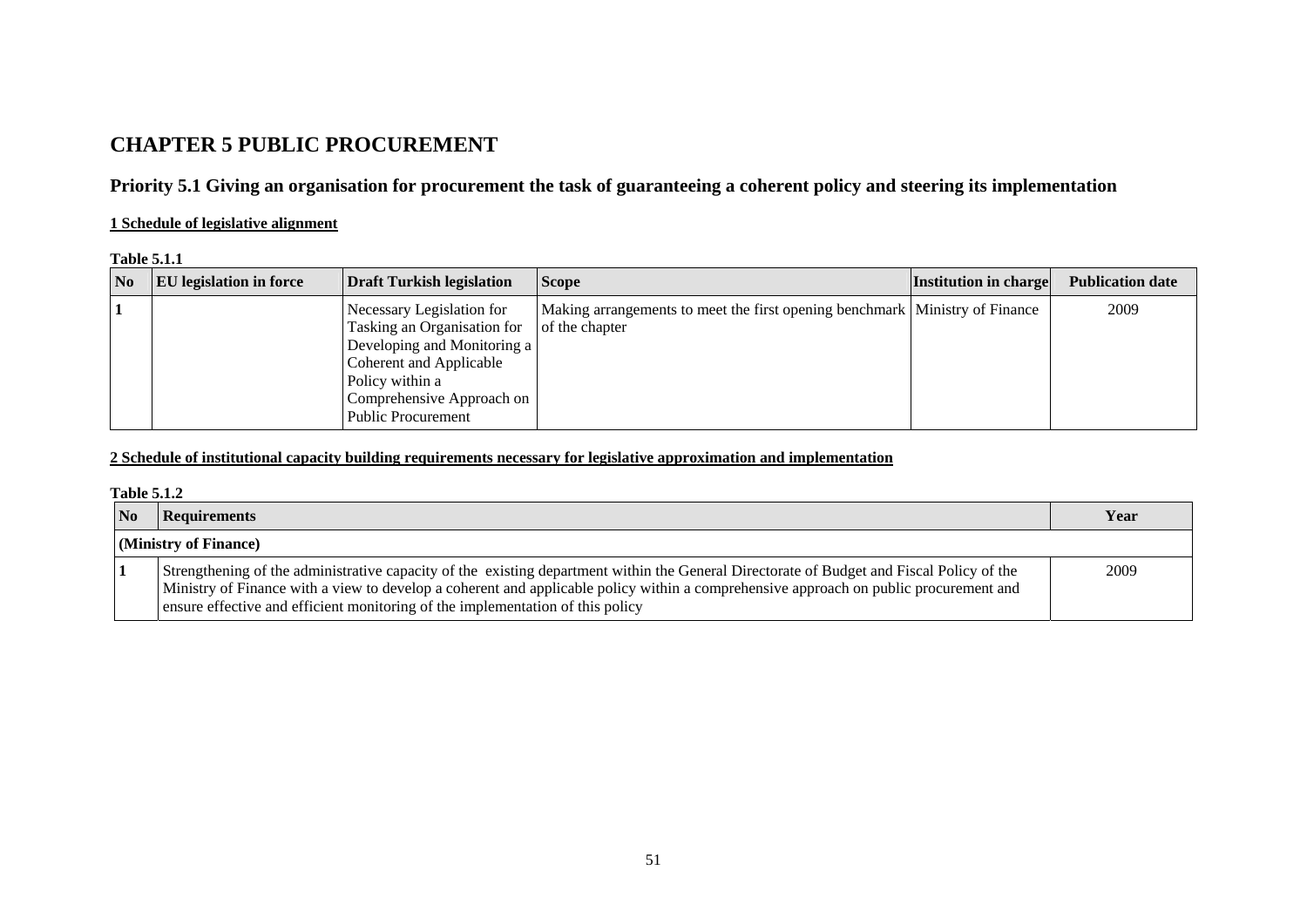# **3 Financial requirements and resources**

| <b>Table 5.1.3</b>                                                                                                                                                  |      |                        |                   |       | (Euro)       |
|---------------------------------------------------------------------------------------------------------------------------------------------------------------------|------|------------------------|-------------------|-------|--------------|
| <b>Requirements (Ministry of Finance)</b>                                                                                                                           | Year | <b>National Budget</b> | <b>EU</b> sources | Other | <b>Total</b> |
| I-Investment                                                                                                                                                        |      |                        |                   |       |              |
| II- Legislative approximation and implementation                                                                                                                    |      |                        |                   |       |              |
| - Personnel                                                                                                                                                         |      |                        |                   |       |              |
| - Training                                                                                                                                                          |      |                        |                   |       |              |
| Strengthening the administrative capacity of the<br>existing department within the General Directorate<br>of Budget and Fiscal Policy of the Ministry of<br>Finance | 2009 |                        | 10,000            |       | 10,000       |
| - Consultancy                                                                                                                                                       |      |                        |                   |       |              |
| - Translation                                                                                                                                                       |      |                        |                   |       |              |
| - Other                                                                                                                                                             |      |                        |                   |       |              |
| <b>Total</b>                                                                                                                                                        |      |                        | 10,000            |       | 10,000       |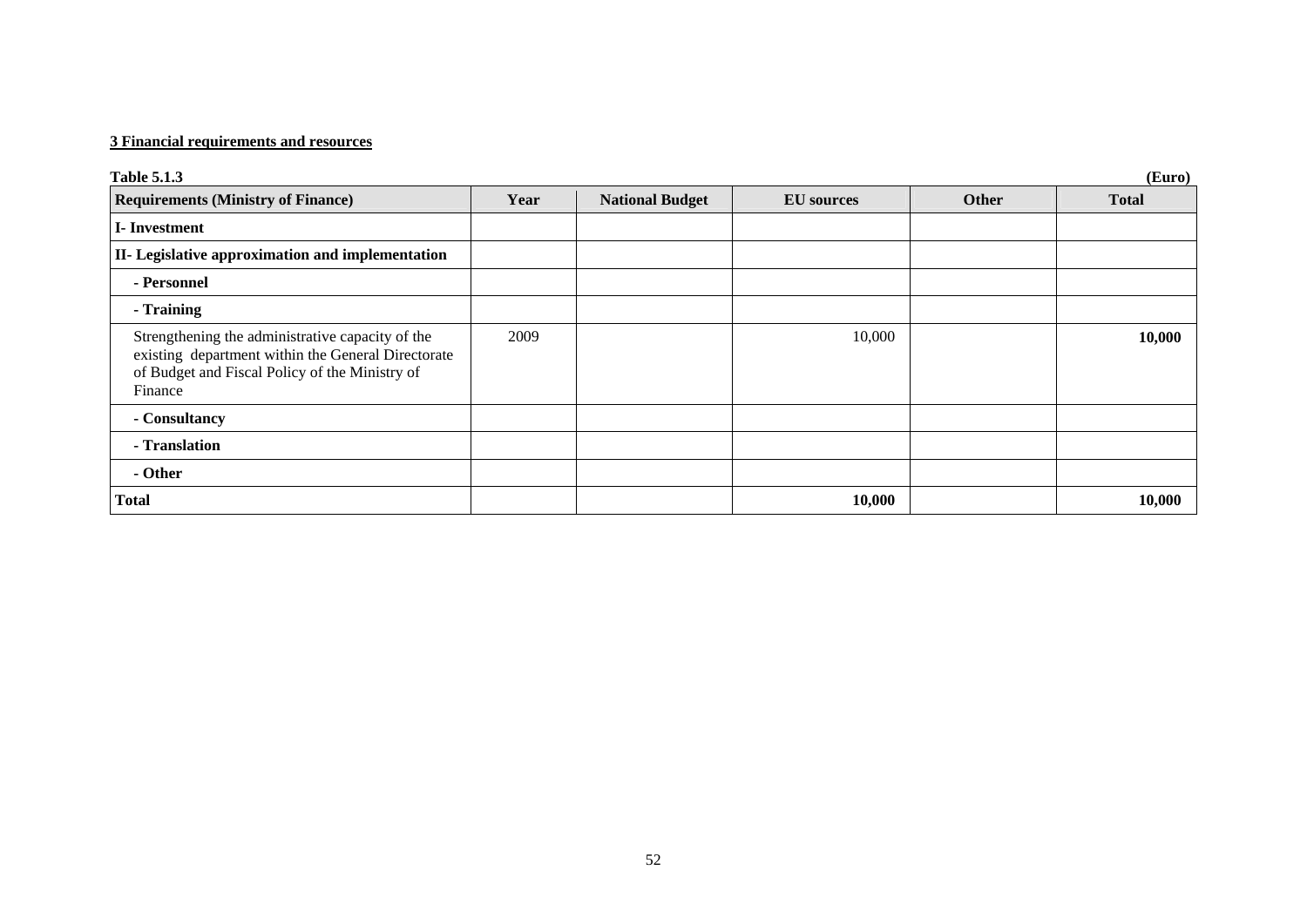# **Priority 5.2 Presenting a comprehensive strategy which will include all reforms necessary for legislative alignment and institutional capacity building in order to comply with the acquis**

## **1 Schedule of legislative alignment**

### **Table 5.2.1**

| $\overline{\mathbf{N}}$ | <b>EU</b> legislation in force | Draft Turkish legislation | <b>Scope</b>                                                                                                                                                                                                                                                              | <b>Institution in charge</b> | <b>Publication date</b> |
|-------------------------|--------------------------------|---------------------------|---------------------------------------------------------------------------------------------------------------------------------------------------------------------------------------------------------------------------------------------------------------------------|------------------------------|-------------------------|
|                         |                                | Document                  | Public Procurement Strategy   Presenting a comprehensive strategy including all reforms   Ministry of Finance<br>necessary in terms of legislative alignment and<br>institutional capacity building in order to comply with EU<br>acquis under Public Procurement Chapter |                              | 2009                    |

## **2 Schedule of institutional capacity building requirements necessary for legislative approximation and implementation**

No institutional capacity building requirement is envisaged under this priority at this stage.

### **3 Financial requirements and resources**

No financial requirement is envisaged under this priority at this stage.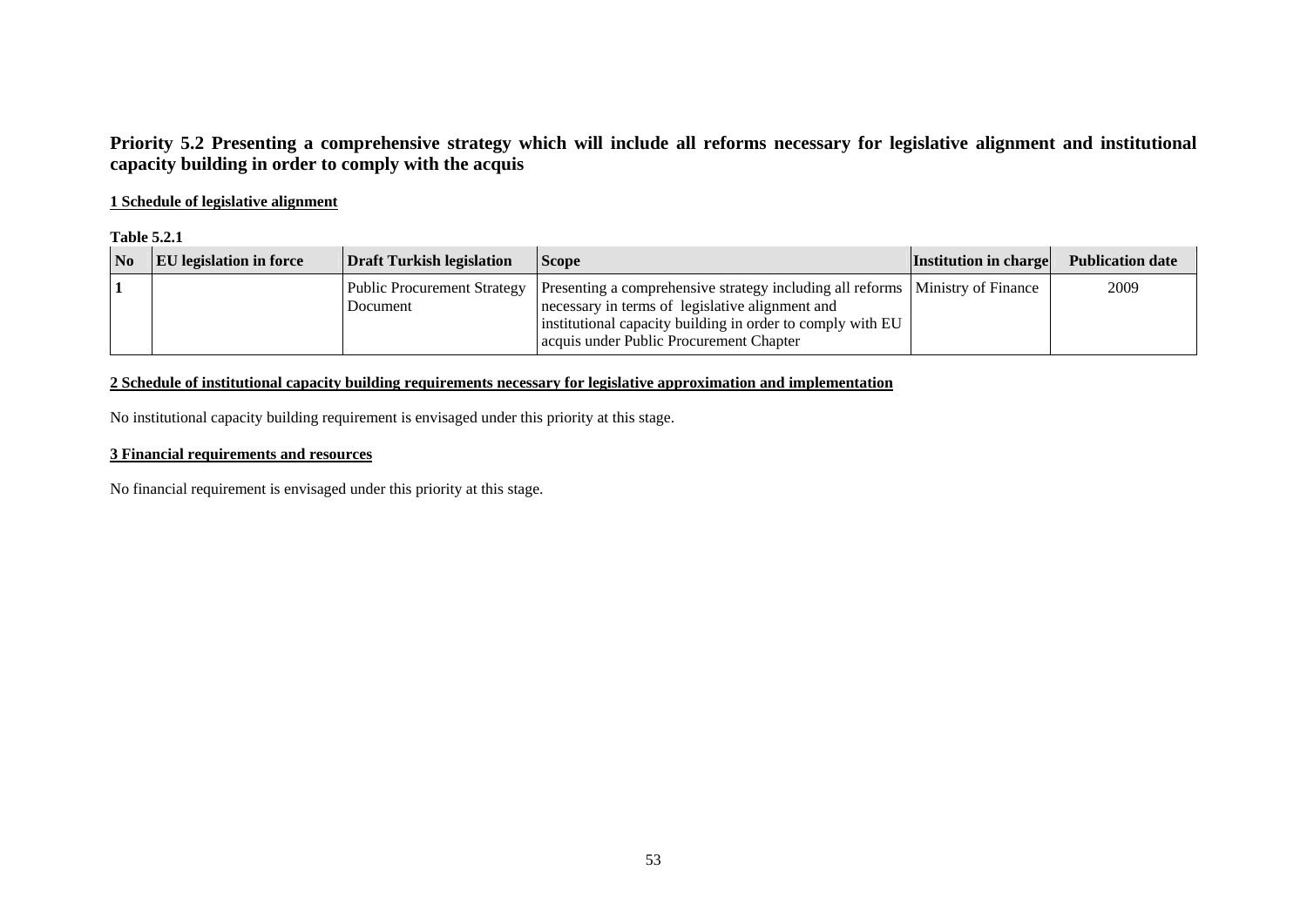# **Priority 5.3 Implementing the public procurement strategy**

# **1 Schedule of legislative alignment**

#### **Table 5.3.1**

| N <sub>0</sub>   | <b>EU</b> legislation in force                               | <b>Draft Turkish legislation</b>                                                                                             | <b>Scope</b>                                                                                                                                                                                                                                                                                                                                                                                                                                                                                   | <b>Institution in charge</b>                                                                                                                                     | <b>Publication date</b> |
|------------------|--------------------------------------------------------------|------------------------------------------------------------------------------------------------------------------------------|------------------------------------------------------------------------------------------------------------------------------------------------------------------------------------------------------------------------------------------------------------------------------------------------------------------------------------------------------------------------------------------------------------------------------------------------------------------------------------------------|------------------------------------------------------------------------------------------------------------------------------------------------------------------|-------------------------|
| $\mathbf{1}$     | Directive No. 2004/17/EC                                     | Law on the Contracts of<br>Entities Acting in the Fields<br>of Energy, Water, Transport,<br><b>Postal Services</b>           | Regulating procurement procedures within the framework<br>of alignment with the EU acquis, for the entities and<br>enterprises operating in the water, energy, transportation<br>and postal sectors                                                                                                                                                                                                                                                                                            | Ministry of Finance,<br><b>Public Procurement</b><br>Authority                                                                                                   | 2009-2010               |
| $\boldsymbol{2}$ | Directive No. 2004/18/EC                                     | <b>Public Procurement Law</b>                                                                                                | Introducing a new law on Public Procurement, which will<br>bring the scope and exceptions of Turkish PPL in line<br>with the EU acquis and overcome the shortcomings and<br>deficiencies on the implementation of the Law.                                                                                                                                                                                                                                                                     | Ministry of Finance,<br><b>Public Procurement</b><br>Authority                                                                                                   | 2009-2010               |
| 3                | Directive No. 2004/18/EC                                     | Legal Arrangement regarding<br>Concessions Awarded for<br>Certain Investments and<br><b>Services</b>                         | Regulating the procurement procedures for awarding<br>concessions, which has gradually become a common<br>practice all around the world. Ensuring harmonization of<br>procedures for awarding concessions according to the EU<br>and other international rules                                                                                                                                                                                                                                 | Ministry of Finance<br><b>Public Procurement</b><br>Authority<br>Undersecretariat of<br><b>State Planning</b><br>Organization<br>Undersecretariat of<br>Treasury | 2009-2010               |
| $\boldsymbol{4}$ | Directive No. 2004/18/EC<br>Green Paper No.<br>COM/2004/0327 | Law on Realization of<br>Certain Investments and<br>Services within the<br>Framework of Public-Private<br>Partnership Models | Regulating the Public-Private Partnerships procedures<br>(PPPs), which are used widely throughout the world, for<br>realizing infrastructure investments.<br>The Law envisages regulating procedures and principles<br>of realizing certain investments and services of the entities<br>by the real or legal persons through public-private<br>partnership model contracts subject to private law. The<br>tender procedure within this framework will be subject to<br>Public Procurement Law. | Undersecretariat of<br><b>State Planning</b><br>Organization                                                                                                     | 2009-2010               |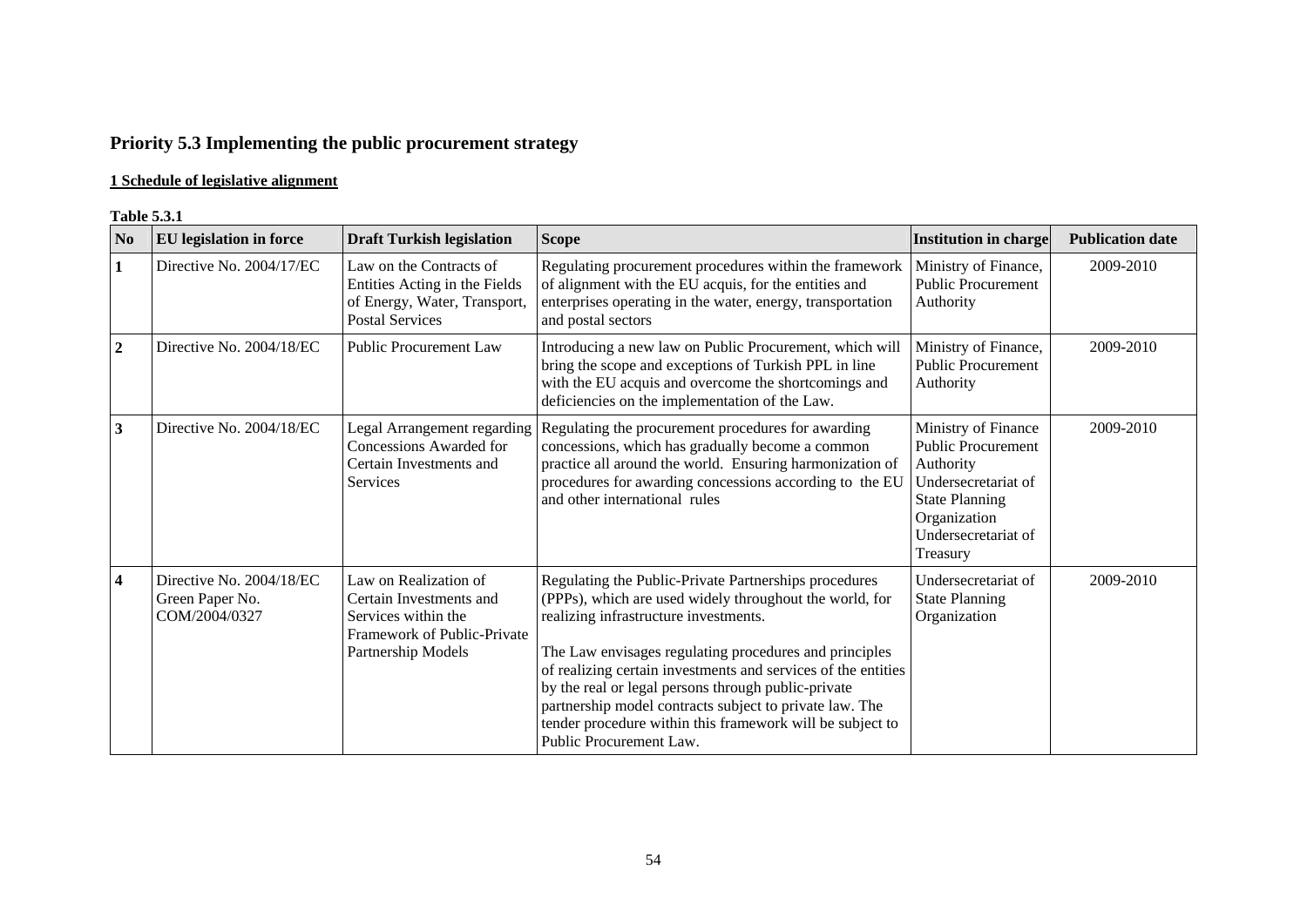## **Table 5.3.1 (Continued)**

| N <sub>0</sub>          | <b>EU</b> legislation in force | <b>Draft Turkish legislation</b>                                                                                                                     | <b>Scope</b>                                                                                                                                                                                                                                                                       | <b>Institution in charge</b>           | <b>Publication date</b> |
|-------------------------|--------------------------------|------------------------------------------------------------------------------------------------------------------------------------------------------|------------------------------------------------------------------------------------------------------------------------------------------------------------------------------------------------------------------------------------------------------------------------------------|----------------------------------------|-------------------------|
| 5                       | Directive No. 2004/18/EC       | Implementing Regulation on<br>Procedures and Principles of<br>Electronic Procurement.<br>Amendments on existing<br><b>Implementation Regulations</b> | Implementing the amendment in the Public Procurement<br>Law No. 4734 regarding electronic procurement, and<br>transposing other amendments to current implementing<br>regulations.                                                                                                 | <b>Public Procurement</b><br>Authority | 2009                    |
| 6                       | Directive No. 2004/17/EC       | <b>Implementation Regulation</b><br>of the Law on Entities acting<br>in the fields of Energy,<br>Water, Transport and Postal<br>Services             | Regulating the procurement procedures of the entities<br>operating in water, energy, transport and postal sectors.                                                                                                                                                                 | <b>Public Procurement</b><br>Authority | 2010                    |
| 7                       | Directive No. 2004/18/EC       | Secondary Legislation on<br>Concessions Granted for<br>Certain Investments and<br>Services <sup>2</sup>                                              | Regulating the procurement procedures concerning<br>concessions awarded for certain investments and services.                                                                                                                                                                      | <b>Public Procurement</b><br>Authority | 2010                    |
| 8                       | Directive No. 2004/18/EC       | <b>Implementing Regulation</b><br>Amending the Implementing<br><b>Regulation on Procurement</b><br>of Goods $3$                                      | In order to overcome the shortcomings and deficiencies on<br>the implementation of the Law, putting into force the<br>amendments and regulations in Law No. 4734 and Law<br>No. 4735, and bringing the implementation in line with<br>the EU practices, procedures and principles. | <b>Public Procurement</b><br>Authority | 2010                    |
| $\overline{\mathbf{9}}$ | Directive No. 2004/18/EC       | <b>Implementing Regulation</b><br>Amending the Implementing<br>Regulation on Procurement<br>of Services <sup>4</sup>                                 | In order to overcome the shortcomings and deficiencies on<br>the implementation of the Law, putting into force the<br>amendments and regulations in Law No. 4734 and Law<br>No. 4735, and bringing the implementation in line with<br>the EU practices, procedures and principles. | <b>Public Procurement</b><br>Authority | 2010                    |

<span id="page-4-1"></span><span id="page-4-0"></span><sup>&</sup>lt;sup>1</sup> It will be enacted after the adoption of Law on the Contracts of Entities Acting in the Fields of Energy, Water, Transport, Postal Services (Table 5.3.1., Line 2)

<sup>&</sup>lt;sup>2</sup> It will be enacted after the adoption of Legal Arrangement regarding Concessions Granted for Certain Investments and Services (Table 5.3.1., Line 4)

<span id="page-4-2"></span> $3$  It will be enacted after the adoption of Public Procurement Law(Table 5.3.1., Line 3)

<span id="page-4-3"></span> $4$  It will be enacted after the adoption of Public Procurement Law(Table 5.3.1., Line 3)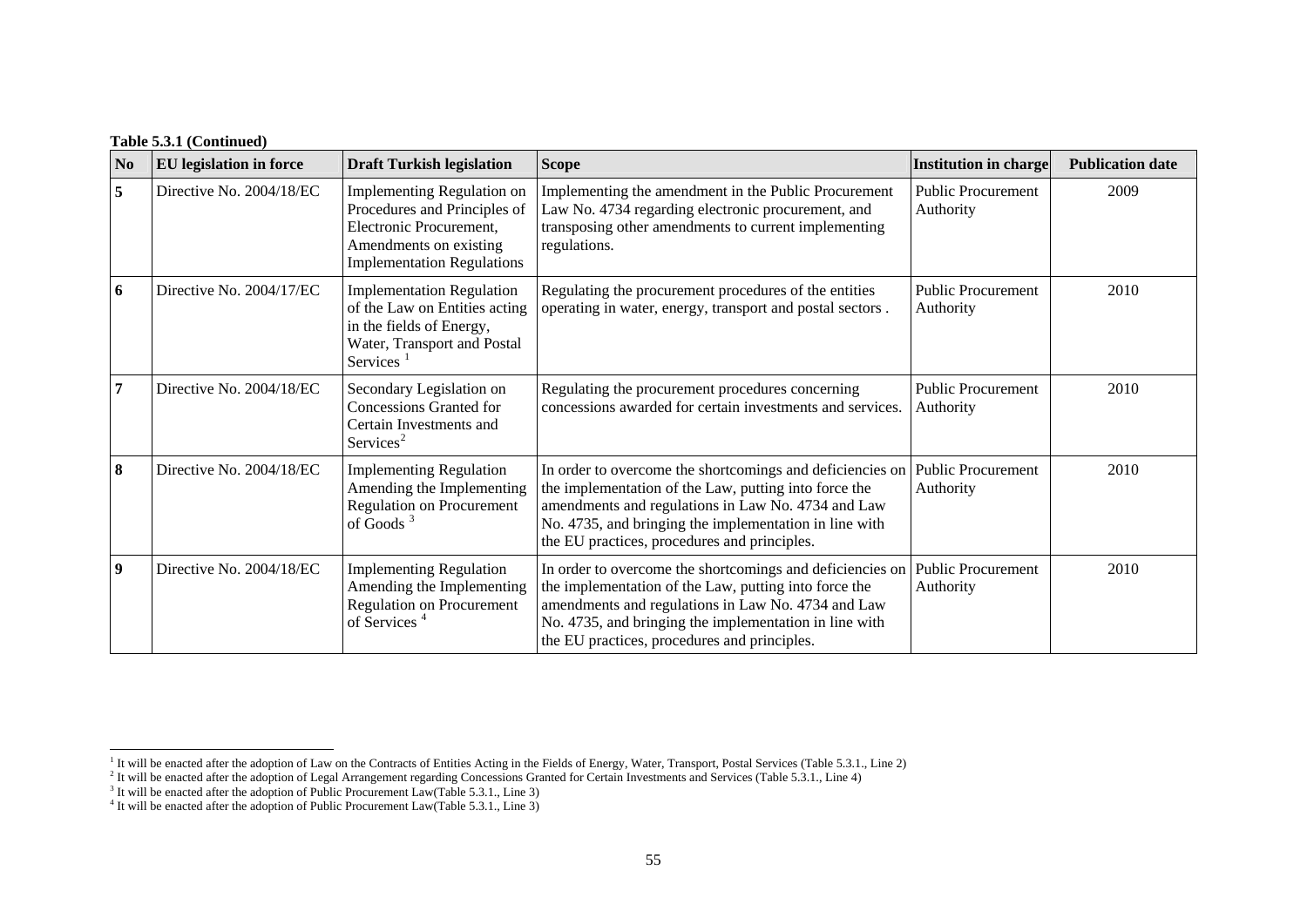## **Table 5.3.1 (Continued)**

| N <sub>0</sub> | <b>EU</b> legislation in force                                         | <b>Draft Turkish legislation</b>                                                                                                                 | <b>Scope</b>                                                                                                                                                                                                                                                                                                                                                                                                                                           | Institution in charge                  | <b>Publication date</b> |
|----------------|------------------------------------------------------------------------|--------------------------------------------------------------------------------------------------------------------------------------------------|--------------------------------------------------------------------------------------------------------------------------------------------------------------------------------------------------------------------------------------------------------------------------------------------------------------------------------------------------------------------------------------------------------------------------------------------------------|----------------------------------------|-------------------------|
| 10             | Directive No. 2004/18/EC                                               | <b>Implementing Regulation</b><br>Amending the Implementing<br><b>Regulation on Procurement</b><br>of Works <sup>5</sup>                         | In order to overcome the shortcomings and deficiencies on<br>the implementation of the Law, putting into force the<br>amendments and regulations in Law No. 4734 and Law<br>No. 4735, and bringing the implementation in line with<br>the EU practices, procedures and principles.                                                                                                                                                                     | <b>Public Procurement</b><br>Authority | 2010                    |
| 11             | Directive No. 2004/18/EC                                               | <b>Implementing Regulation</b><br>Amending the Implementing<br><b>Regulation on Procurement</b><br>of Consultancy Services <sup>6</sup>          | In order to overcome the shortcomings and deficiencies on<br>the implementation of the Law, putting into force the<br>amendments and regulations in Law No. 4734 and Law<br>No. 4735, and bringing the implementation in line with<br>the EU practices, procedures and principles.                                                                                                                                                                     | <b>Public Procurement</b><br>Authority | 2010                    |
| 12             | Directives No. 2004/18/EC<br>and 89/665/EC, 2004/17/EC<br>and 92/13/EC | <b>Implementing Regulation</b><br>Amending the Implementing<br>Regulation on Administrative<br>Applications against<br>Procurements <sup>7</sup> | In order to overcome the shortcomings and deficiencies on<br>the implementation of the Law regarding complaint<br>procedures and ., putting in to force the amendments and<br>regulations of Law No. 4734 and Law No. 4735, and<br>bringing the implementation in line with EU practices,<br>procedures and principles with the enforcement of the<br>Draft Procurement Law on Entities operating in Energy,<br>Water, Transport, and Postal Services. | <b>Public Procurement</b><br>Authority | 2010                    |
| 13             | Directives No. 2004/18/EC<br>and 89/665/EC, 2004/17/EC<br>and 92/13/EC | Communiqué on<br><b>Administrative Applications</b><br>against Procurements <sup>8</sup>                                                         | With the enactment of the Draft Procurement Law on<br>Entities Operating in Energy, Water, Transport, and Postal<br>Services, and of the Public Procurement Law, effectuating<br>relevant arrangements and ensuring implementation to be<br>in accordance with EU practices, standards and principles.                                                                                                                                                 | Public Procurement<br>Authority        | 2010                    |

<span id="page-5-1"></span><span id="page-5-0"></span> $<sup>5</sup>$  It will be enacted after the adoption of Public Procurement Law(Table 5.3.1., Line 3)</sup>

 $6$  It will be enacted after the adoption of Public Procurement Law(Table 5.3.1., Line 3)

<span id="page-5-2"></span><sup>&</sup>lt;sup>7</sup> It will be enacted after the adoption of Public Procurement Law(Table 5.3.1., Line 3)

<span id="page-5-3"></span> $8$  It will be enacted after the adoption of Public Procurement Law(Table 5.3.1., Line 3)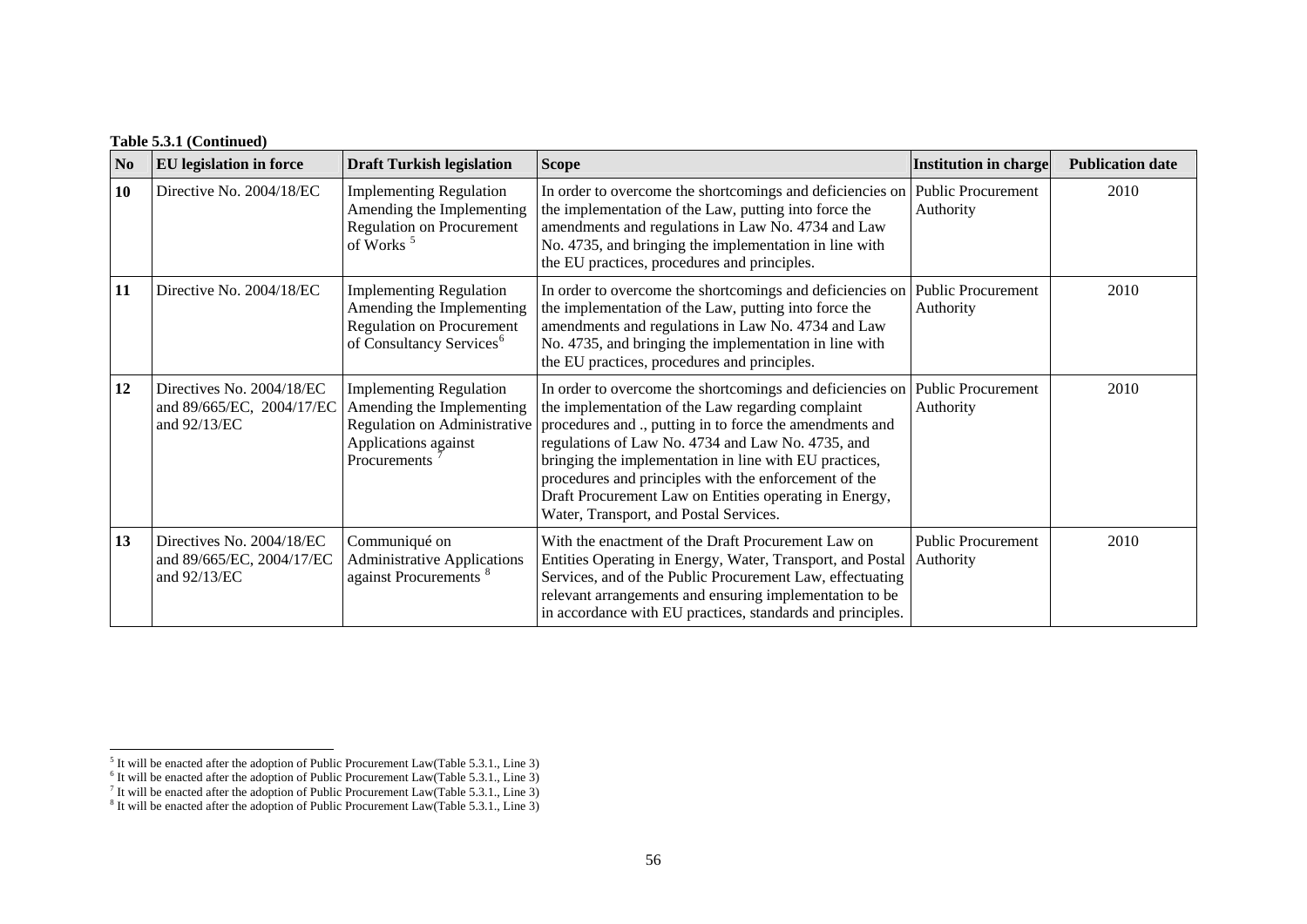## **Table 5.3.1 (Continued)**

| N <sub>0</sub> | <b>EU</b> legislation in force                       | <b>Draft Turkish legislation</b>                                                                                                                                                                 | <b>Scope</b>                                                                                                                                                                                                                                                                                                                  | <b>Institution in charge</b>                                   | <b>Publication date</b> |
|----------------|------------------------------------------------------|--------------------------------------------------------------------------------------------------------------------------------------------------------------------------------------------------|-------------------------------------------------------------------------------------------------------------------------------------------------------------------------------------------------------------------------------------------------------------------------------------------------------------------------------|----------------------------------------------------------------|-------------------------|
| 14             | Directives No. 2004/18/EC<br>and 2004/17/EC          | Communiqué Amending the<br>General Communiqué of<br>Public Procurements <sup>9</sup>                                                                                                             | Making necessary amendments on the General<br>Communiqué for a better understanding and<br>implementation of the regulations within the framework of<br>alignment with the EU acquis by the entities.                                                                                                                         | <b>Public Procurement</b><br>Authority                         | 2010                    |
| 15             | Directive No. 2004/18/EC                             | Implementing Regulation of<br>the Law on the Realization of   partnerships.<br>Certain Investments and<br>Services within the<br>Framework of Public-Private<br>Partnership Models <sup>10</sup> | Enacting secondary legislation on public-private                                                                                                                                                                                                                                                                              | Undersecretariat of<br><b>State Planning</b><br>Organization   | 2010                    |
| 16             | Directive No. 2004/18/EC<br>Regulation No. 2003/2151 | Law Amending the Public<br>Procurement Law and Public<br><b>Procurement Contracts Law</b>                                                                                                        | Alignment to EU legislation in terms of domestic<br>preferences and the use of Common Procurement<br>Vocabulary (CPV) of the EU                                                                                                                                                                                               | Ministry of Finance,<br><b>Public Procurement</b><br>Authority | Upon accession $11$     |
| 17             | Directive No. 2001/78/EC                             | Transposing EU Legislation<br><b>Regarding Standard Forms to</b><br>Turkish Legislation.                                                                                                         | Establishing the infrastructure of the standard forms<br>concerning the publication of the tender notices which<br>will be submitted to Official Journal of the EU upon<br>accession and ensuring uniform application, facilitating<br>the implementation, thereby improving transparency and<br>competition until accession. | <b>Public Procurement</b><br>Authority                         | Upon accession $12$     |

 $9$  It will be enacted after the adoption of Public Procurement Law(Table 5.3.1., Line 3)

<span id="page-6-2"></span><span id="page-6-1"></span><span id="page-6-0"></span><sup>&</sup>lt;sup>10</sup> It will be enacted after the adoption of Law on the Realization of Certain Investments and Services within the Framework of Public-Private Partnership Models (Table 5.3.1., Line 5)

<span id="page-6-3"></span><sup>&</sup>lt;sup>11</sup> Required arrangements for legislative alignment will be made one year prior to membership and enter into force upon accession.

 $12$  Required arrangements for legislative alignment will be made one year prior to membership and enter into force upon accession.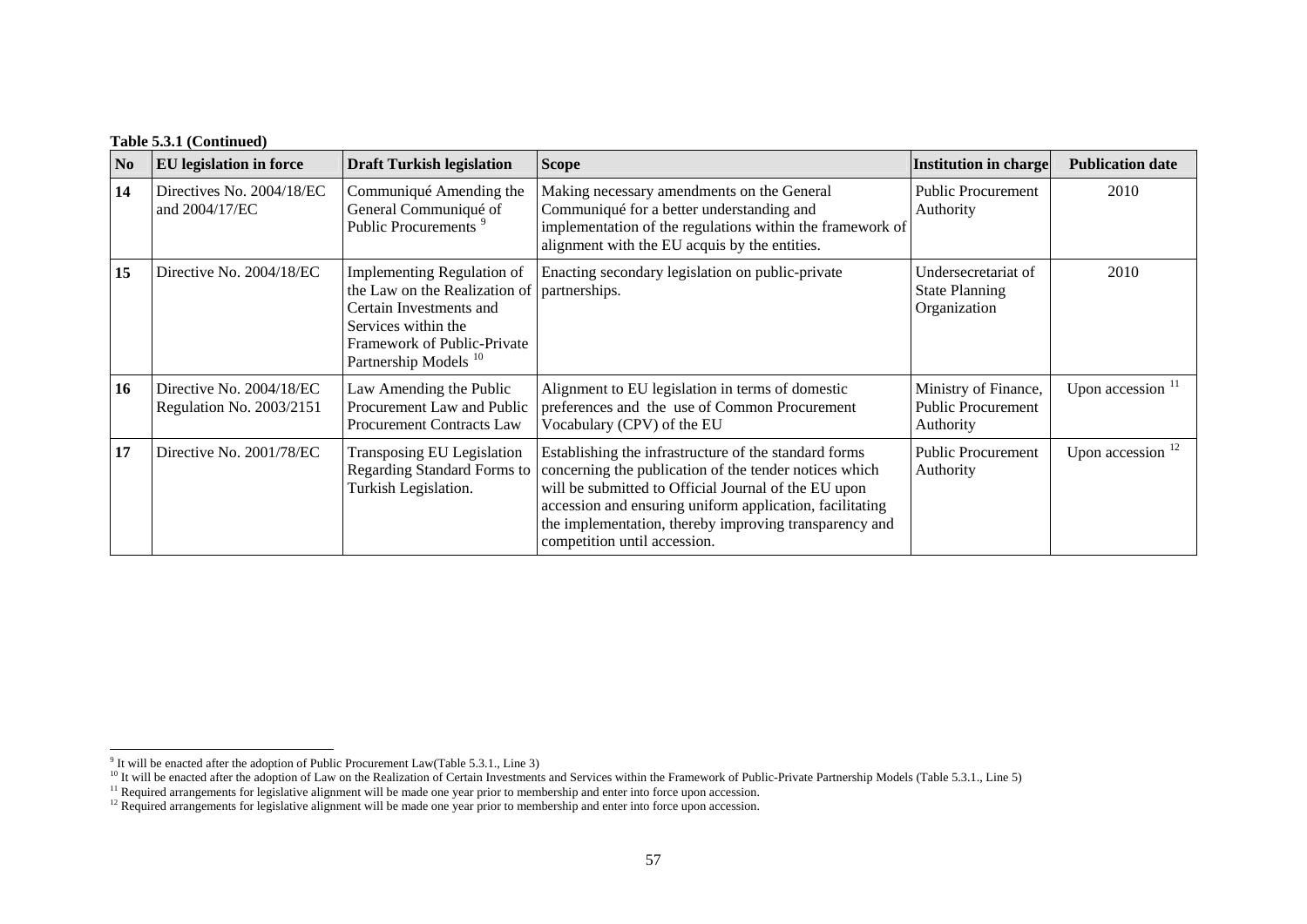## **2 Schedule of institutional capacity building requirements necessary for legislative approximation and implementation**

**Table 5.3.2** 

| $\overline{N_0}$ | <b>Requirements</b>                                                                                                                                                                                                                                                                 | Year      |  |  |  |
|------------------|-------------------------------------------------------------------------------------------------------------------------------------------------------------------------------------------------------------------------------------------------------------------------------------|-----------|--|--|--|
|                  | (Public Procurement Authority)                                                                                                                                                                                                                                                      |           |  |  |  |
|                  | Restructuring of the Public Procurement Authority in parallel with the legal arrangements                                                                                                                                                                                           | 2009-2013 |  |  |  |
|                  | Training program of the trainers for the public procurement experts for the implementation of the aligned Public Procurement Law                                                                                                                                                    | 2009-2013 |  |  |  |
|                  | Restructuring and strengthening of the Electronic Public Procurement Platform in order to disseminate electronic public procurements                                                                                                                                                | 2009-2013 |  |  |  |
|                  | Training of the users of Electronic Public Procurement Platform                                                                                                                                                                                                                     | 2009-2013 |  |  |  |
| 5                | Exchange of experience and training in the member states in order to increase the skills of the Authority's staff on the amendments to comply<br>with the EU acquis; especially on the implementation of electronic procurement, dynamic purchasing system and framework agreements | 2009-2013 |  |  |  |
| 6                | Training the stakeholders on the novelties introduced by the alignment process to the EU acquis and their implementation (in terms of<br>electronic auction, dynamic purchasing system and other electronic procurement implementation)                                             | 2009-2013 |  |  |  |
|                  | Training of stakeholders on the implementation of the legislation on Concessions and Public-Private Partnership                                                                                                                                                                     | 2009-2013 |  |  |  |
| 8                | Strengthening the capacity of the Public Procurement Authority and other related institutions for the implementation of Law on the<br>Contracts of Entities Operating in the Fields of Energy, Water, Transport, Postal Services                                                    | 2009-2013 |  |  |  |
| 9                | Strengthening the capacity of related institutions for effective implementation of the remedies system.                                                                                                                                                                             | 2009-2013 |  |  |  |
| 10               | Establishment of certification systems relating to qualification of economic operators in order to provide efficiency and standardization in<br>public procurements.                                                                                                                | 2009-2013 |  |  |  |